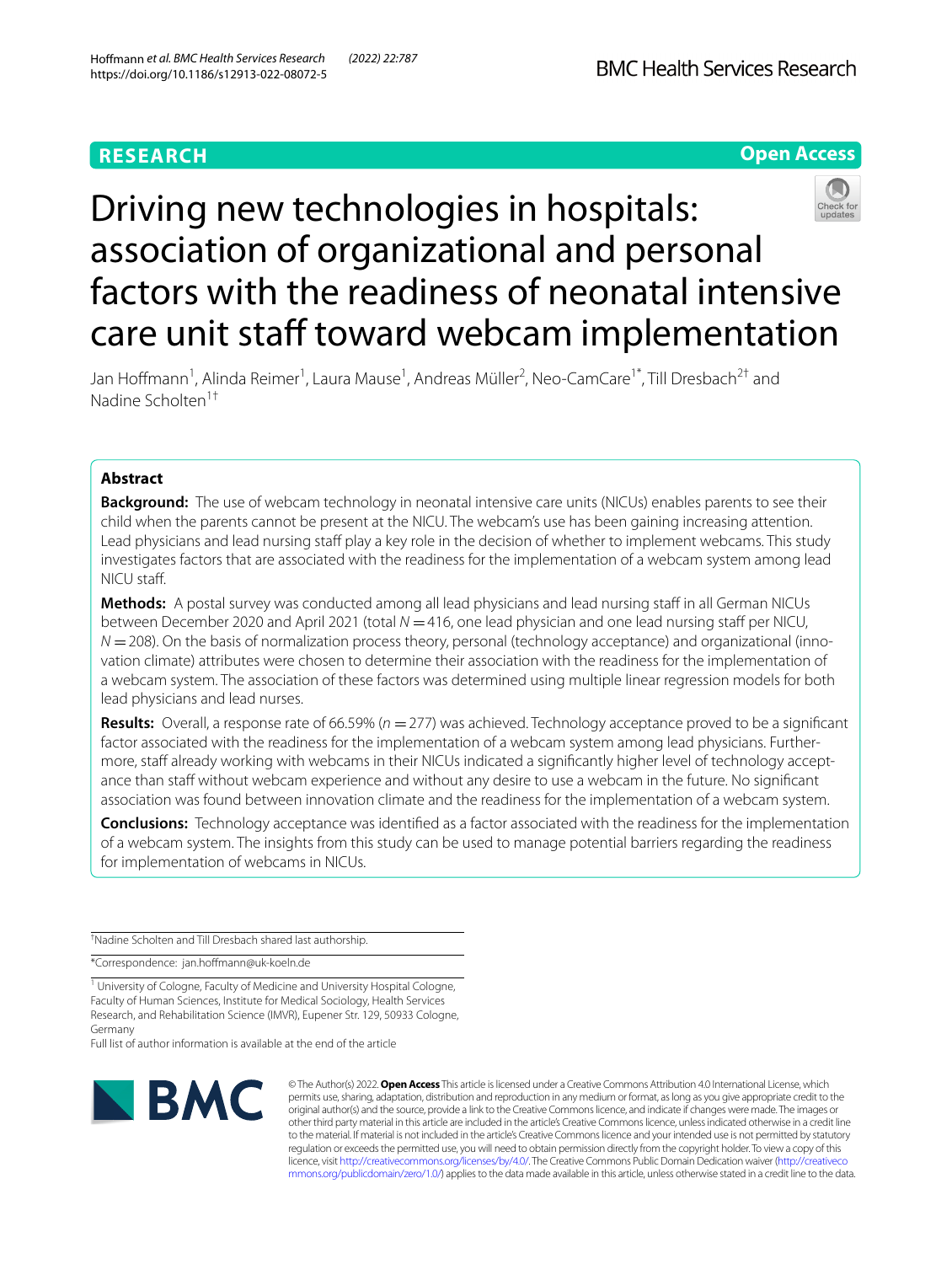**Trial registration:** The Neo-CamCare study is registered at the German Clinical Trials Register. DRKS-ID: [DRKS000177](https://www.drks.de/drks_web/navigate.do?navigationId=trial.HTML&TRIAL_ID=DRKS00017755) [55.](https://www.drks.de/drks_web/navigate.do?navigationId=trial.HTML&TRIAL_ID=DRKS00017755) Date of Registration in DRKS: 25-09-2019.

**Keywords:** Neonatal intensive care units, Preterm, Webcams, Implementation, Technology, Technological innovation, Readiness, Acceptance, Germany

# **Background**

The Organization for Economic Co-operation and Development defnes health technology and innovation "as the application of knowledge to solve practical clinical and health problems, including products, procedures, and practice styles that alter the way health care is delivered"  $[1]$  $[1]$ . The use of webcams in neonatal intensive care units (NICUs) is one of the many technological innovations that have been implemented in hospitals. It enables parents of premature infants to virtually see their child at the times when they cannot be physically present in an NICU. Thus, the use of webcams helps to reduce stress levels in parents, strengthen the feelings of closeness to the child, and increase parental well-being. For parents, a premature birth is associated with high levels of stress [[2\]](#page-8-1), anxiety [[3](#page-8-2), [4](#page-8-3)], and depression [\[2](#page-8-1), [3,](#page-8-2) [5\]](#page-8-4). Studies have indicated that webcams can positively infuence parents' health condition and the parent–child relationship  $[6-8]$  $[6-8]$ .

However, implementing new technologies such as a webcam system in a hospital environment is challenging. The implementation of most new technologies leads to additional work and initially increases the staf's workload and work-related stress levels among hospital staf, especially intensive care unit staf, are already high [[9](#page-8-7), [10](#page-8-8)].

The literature describes various theories regarding the implementation of new technologies and the concept of change caused by new technologies  $[11-16]$  $[11-16]$ ; however, few are specifc to health care organizations [\[15](#page-8-11), [17\]](#page-8-12). The middle-range theory of normalization process theory was originally developed for the implementation of innovative health technologies [\[16](#page-8-10)[–19\]](#page-8-13). A model for the implementation of innovative health technologies was developed, tested, and extended into a theory on the basis of qualitative and quantitative studies in the health care sector  $[17]$ . The process identified four constructs as being crucial for the successful implementation of innovations in health care organizations: coherence, cognitive participation, collective action, and reflexive monitoring [[16,](#page-8-10) [17](#page-8-12)]. Consistent with the fndings of Wanberg and Banas [[14](#page-8-14)], who, in their research, focused on openness toward organizational change, the normalization process theory suggests that not only individual-specifc variables but also context-specifc factors infuence the successful implementation of technologies.

For medical staf, webcams represent a new technology that needs to be implemented. The use of webcams may imply additional workload and changes in workflow owing to the assignment of webcam-related tasks and may negatively afect the ability to provide patient care [[20\]](#page-8-15). Furthermore, the attitudes of staff toward a webcam system may infuence its implementation. A recent study by Kubicka et al. showed that a majority of nurses believed that webcams increase parental and nursing stress. However, in the same study measurements showed that no signifcant diferences in stress levels and burn-out among staff resulted when webcams are used [\[21](#page-8-16)]. Further research from some NICUs that have already implemented a webcam system indicates more work disruptions caused by the need to adjust the webcams [\[20](#page-8-15)], privacy risks [[7\]](#page-8-17), and increased stress levels [\[20](#page-8-15)].

Uncertainty remains regarding the factors that may facilitate or hinder the readiness of lead staff with regard to the use of a webcam system prior to its implementation. In the context of this study, readiness for a webcam system entails a psychological aspect: the commitment toward the introduction of the system. If webcams were to be implemented in NICUs, the knowledge of these factors would be essential to target potential barriers to webcam implementation and address reservations regarding webcam use in NICUs.

# **Study purpose**

The results reported here are part of NeoCamCare, a publicly funded project that evaluates webcam use in NICUs and its advantages and disadvantages by considering the perspectives of parents and health care workers. The project aims to strengthen the evidence base for or against webcam use in NICUs [[22](#page-8-18)].

The present study assesses the association of personal (technology acceptance) and organizational (innovation climate) factors on the readiness for the implementation of a webcam system in NICUs from the perspective of lead nurses and physicians.

# **Methods**

# **Study design**

A cross-sectional postal survey was conducted to investigate the association of organizational and personal factors on the readiness toward the implementation of webcam use in NICUs. To increase the response rate,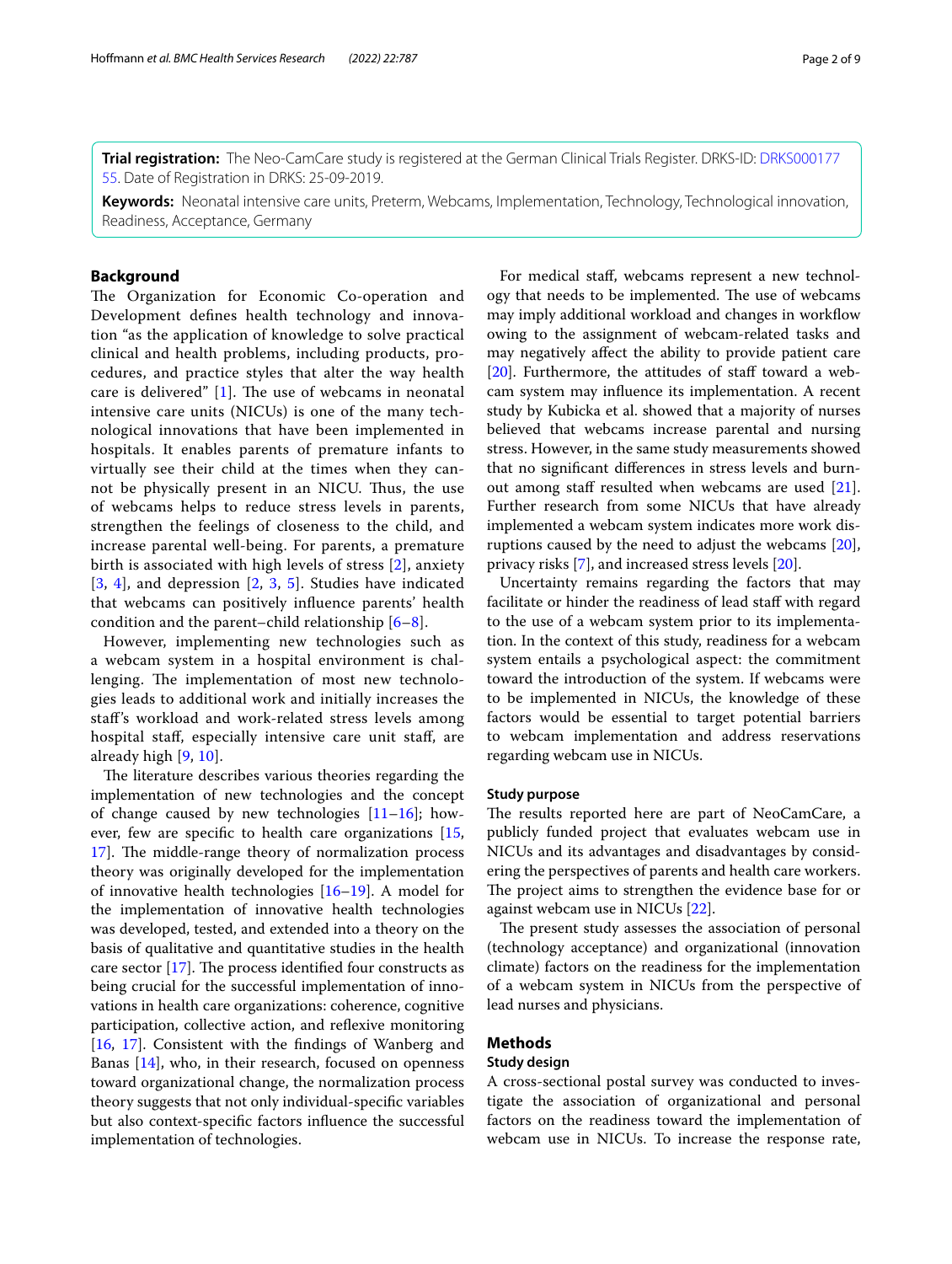three reminders were provided, following Dillman [\[23](#page-8-19)]. The first correspondence included a cover letter, the questionnaire, and a small incentive. The first reminder was sent in the form of a postcard to all participants a week after the initial correspondence, while the following two reminders were sent 3 and 7 weeks after the initial correspondence to participants who had not responded. These reminders included a cover letter and the questionnaire. All mail was sent by the Institute of Medical Sociology, Health Services Research, and Rehabilitation Science afliated with the University of Cologne.

# **Participants and sampling**

The aim of the study was to conduct a survey with a lead nurse and a lead physician from every NICU in Germany. Thus, the inclusion criteria for study participation were to belong to the lead nursing or lead physician staff on German NICUs. A lead nurse and a lead physician from NICUs of all level 1 and 2 perinatal centers (equivalent to the highest perinatal care level) in Germany were invited to participate in the study. The level 1 and 2 perinatal centers were selected via a website [[24\]](#page-8-20) that serves as the official listing of perinatal centers in Germany. We collected mailing addresses for all participants from the hospitals' websites. The initial sample identified from [perinatalzentren.org](http://perinatalzentren.org) consisted of 213 centers. As some hospitals listed on [perinatalzentren.org](http://perinatalzentren.org) cooperate with other hospitals and use the same facilities, the lead staf in NICUs were the same for those hospitals. Eventually,

the lead staff of the NICUs of 208 perinatal centers were contacted.

For lead physicians, the senior physician in charge of the NICU was contacted. If the senior physician could not be identifed from the website of a hospital, the chief physician of the pediatrics department was contacted. The questionnaire addressed the individual who could speak as a key physician for the NICU. Because most hospitals did not provide accurate information on the lead nursing staf of their NICUs on their websites, the lead nursing staff was addressed as "for the attention of the lead nurse."

# **Data collection**

Data were collected between December 1, 2020, and March 31, 2021. Participants were asked to voluntarily return the completed questionnaire for this anonymous survey in a pre-stamped envelope.

# **Questionnaire**

The constructs of cognitive participation and collective action in the normalization process theory were operationalized by surveying individual and context variables (Fig. [1](#page-2-0)). A questionnaire consisting of validated scales as well as self-developed items was used to assess personal attributes, organizational attributes, and readiness for the implementation of a webcam system. Cognitive participation was operationalized through the construct of technology

<span id="page-2-0"></span>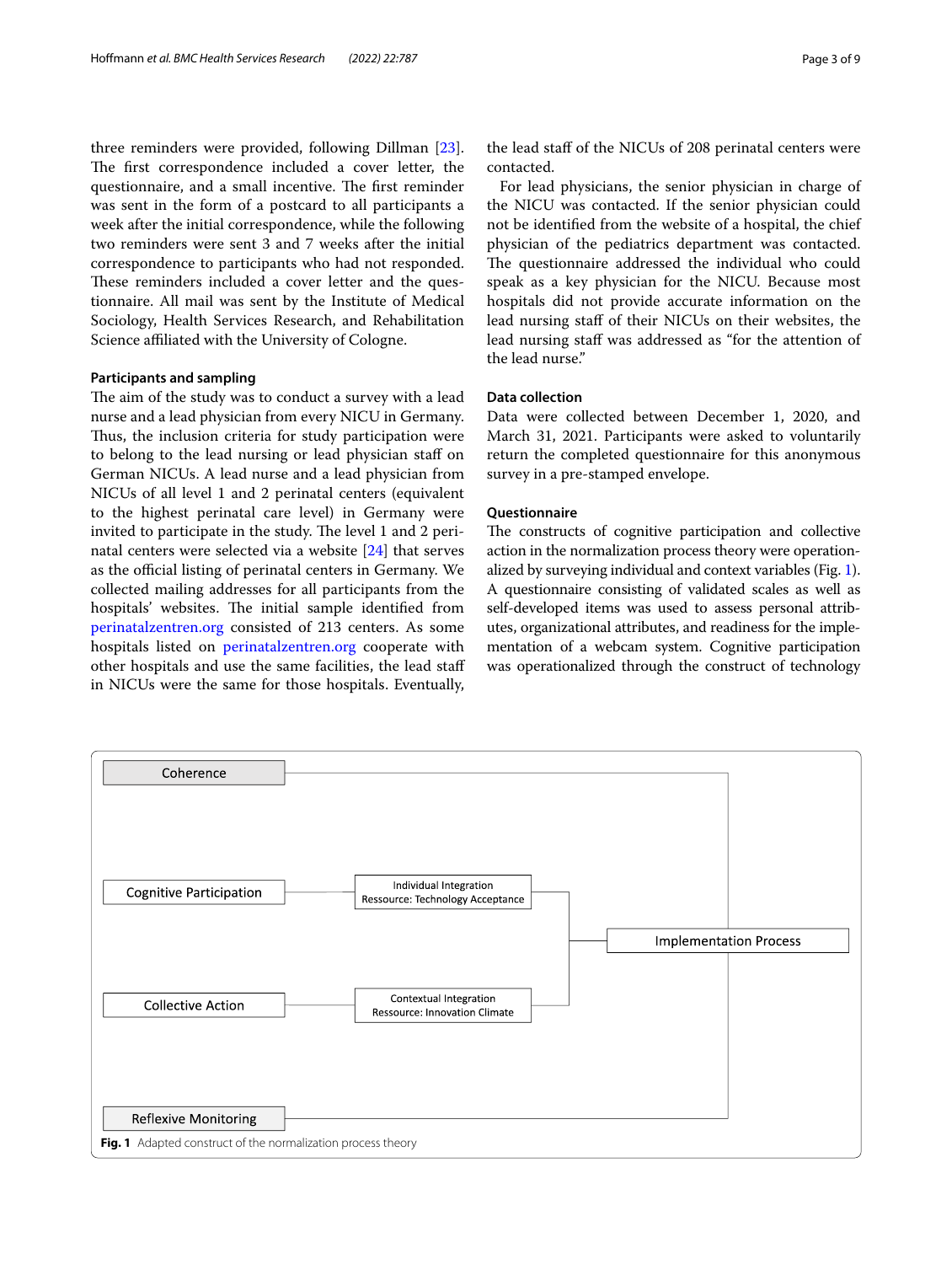acceptance, whereas collective action was operationalized through the construct of innovation climate.

#### *Measures*

*Dependent variable* Readiness for change To assess the readiness for the implementation of a webcam system in the NICU, we used the validated Readiness for Change scale  $[15]$  $[15]$ . The scale is part of the Organizational Change Questionnaire developed by Bouckenooghe et al. [\[15](#page-8-11)]. The questionnaire measures readiness for change in organizations and is used to support the implementation process of new technologies in health care organizations. The instrument has been validated in four studies [[15](#page-8-11)]. In this survey, the constructs of intentional readiness for change and emotional readiness for change were used. In the English version of the Organizational Change Questionnaire, the third item ("I fnd the change refreshing") from the Emotional Readiness for Change scale was omitted to achieve an adequate ft for a three-factor model. In this survey, we also omitted this item [[15](#page-8-11)]. In the validation study, the constructs of intentional readiness for change and emotional readiness for change achieved satisfactory psychometric properties (Cronbach's alpha; intentional readiness for change: 0.89; emotional readiness for change: 0.70) [\[15\]](#page-8-11). In this study, we combined the intentional readiness and emotional readiness items into one scale that was used to determine NICU staf's willingness to implement a webcam system in their wards. The scale consists of fve items answered on a 5-point Likert scale ranging from 1 (strongly disagree) to 5 (strongly agree). Because no German version of the Organizational Change Questionnaire was available, in agreement with the authors of the original scale, the constructs intentional readiness for change and emotional readiness for change were translated into German following the TRAPD approach [\[25](#page-8-21)] and adapted to the webcam technology. The TRAPD approach entails 5-steps (translation, review, adjudication, pretest, and documentation). The translation was conducted by two independent translators (professional translator and research staf). A discussion about the translation was held between the two translators and JH. Adjudication was achieved by NS, LM, and AR. The wording of all items used in the survey can be found in Additional fle [1.](#page-7-0)

*Independent variables* Innovation climate To assess the innovation climate in NICUs from the perspective of staf, the validated Innovation Climate scale from the German version of the team climate inventory was used [\[26](#page-8-22)]. The scale consists of eight items measured on a 5-point Likert scale ranging from 1 (not true at all) to 5 (entirely true). The construct of innovation climate achieved good psychometric values in the German validation study (Cronbach's alpha  $0.87$ ) [\[26\]](#page-8-22). The wording of all items used can be found in Additional fle [2](#page-7-1).

*Technology acceptance* To measure technology acceptance for the webcam system, the subscale technology acceptance from the validated Technology Commitment scale by Neyer et al. was used  $[27]$ . The scale technology acceptance, which consisted of four items was measured on a 5-point Likert scale ranging from 1 (not true at all) to 5 (entirely true). The construct of technology acceptance showed good psychometric properties (Cronbach's alpha  $0.83$ ) [\[27](#page-8-23)]. The wording of all items used can be found in Additional fle [3.](#page-7-2)

# **Data analysis**

RStudio (version 1.4.1106) was used for all data analyses. To analyze the association of innovation climate and technology acceptance with the readiness of staf regarding the implementation of webcams, a multiple linear regression model was used. For all constructs, average scale values were calculated by summing up single item values and dividing them by the number of items per scale. Cases were excluded if they had two or more missing values per scale. For the Innovation Climate scale, we imputed missing values based on the mode of each item for this scale following the instructions provided by the scale's authors. Additionally, the categorical variables age and gender were added as control variables. After the calculation of average scale values, only complete cases were included in the regression analysis. Before the regression models were estimated, independent variables were checked for outliers, multicollinearity, homoscedasticity, multivariate normality, and linearity. The generalized variance inflation factor was used to determine multicollinearity. In case of multicollinearity, items were removed from the model. For all signifcance tests, we used an alpha level of 0.05. To control for multiple testing, the Bonferroni correction was used. For each model, the Akaike information criterion (AIC) was used to determine the model's goodness of ft. Metric variables were checked for normal distribution using Shapiro–Wilk test. If variables were not normally distributed, median and interquartile range (IQR) are reported. We calculated an intercept-only model as the reference model for goodness of ft. Characteristics such as gender and age difer between physicians and nursing staf in German hospitals [\[28\]](#page-8-24), as a majority of physicians are older and male, in contrast with the majority of nursing staf, who tend to be younger and female. Therefore, models were estimated separately for these groups.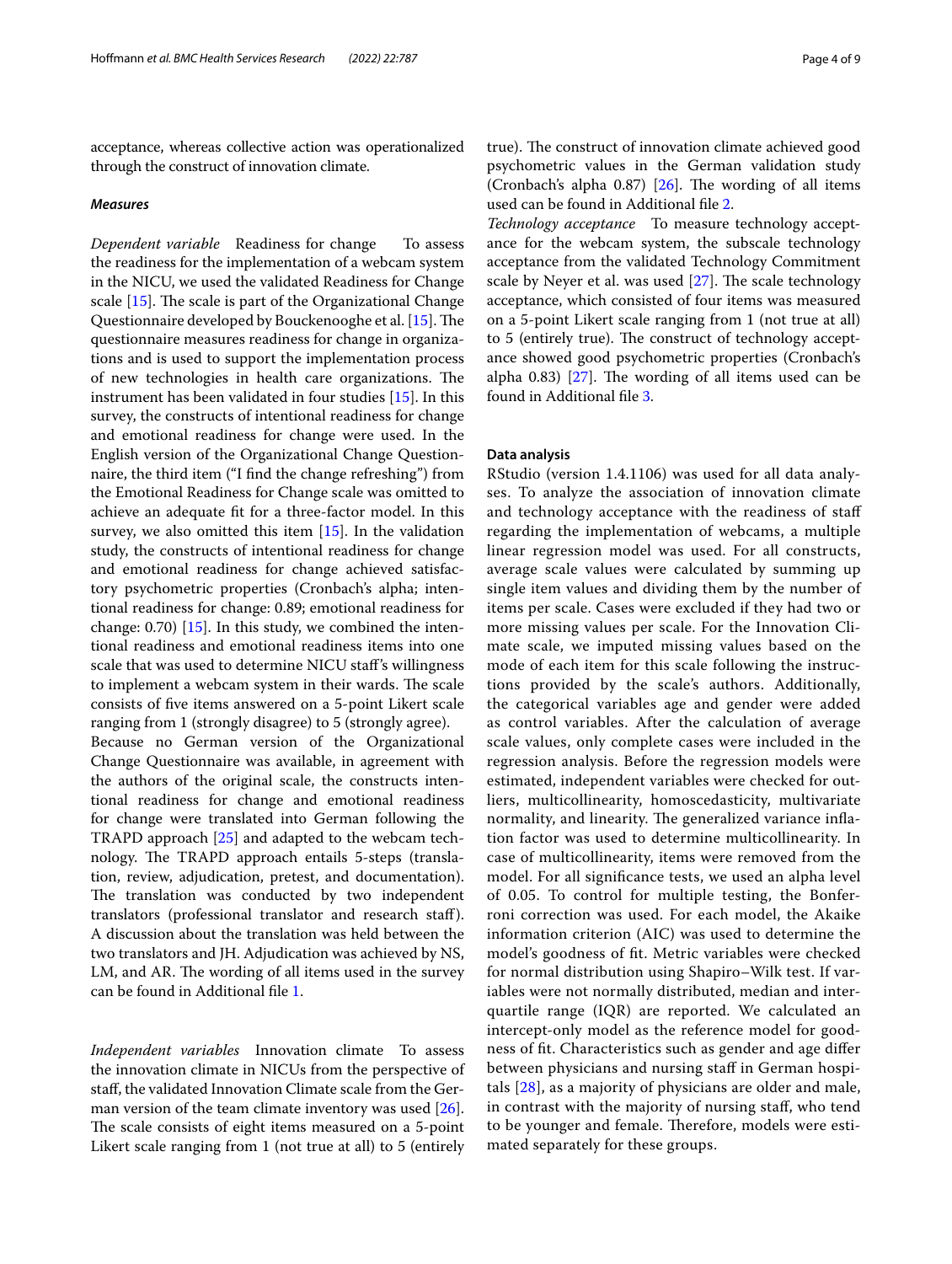|                                     | Sample set for regression analysis                                                               |                     | Sample set for group comparison                                          |                     |  |
|-------------------------------------|--------------------------------------------------------------------------------------------------|---------------------|--------------------------------------------------------------------------|---------------------|--|
| Variable                            | Physicians,<br>Participants with<br>Nurses,<br>$N = 122$<br>$N = 112$<br>webcam use,<br>$N = 31$ |                     | Participants without webcam<br>use and no desire to use one,<br>$N = 54$ |                     |  |
| Age, n (%)                          |                                                                                                  |                     |                                                                          |                     |  |
| $\leq$ 44 years                     | 30 (24.59%)                                                                                      | 40 (35.71%)         | 6 (19.35%)                                                               | 11 (20.37%)         |  |
| 45-54 years                         | 48 (39.34%)                                                                                      | 48 (42.86%)         | 15 (48.39%)                                                              | 26 (48.15%)         |  |
| $>55$ years                         | 44 (36.07%)                                                                                      | 24 (21.43%)         | 10 (32.26%)                                                              | 17 (31.48%)         |  |
| Gender, n (%)                       |                                                                                                  |                     |                                                                          |                     |  |
| Male                                | 88 (72.13%)                                                                                      | 7(6.25%)            | 15 (48.39%)                                                              | 23 (42.59%)         |  |
| Female                              | 34 (27.87%)                                                                                      | 105 (93.75%)        | 16 (51.61%)                                                              | 31 (57.41%)         |  |
| Readiness for change (IQR)          | $3.00(2.20 - 4.00)$                                                                              | $3.00(2.40 - 3.80)$ |                                                                          |                     |  |
| Technology acceptance, median (IQR) | $3.75(3.25 - 4.00)$                                                                              | $3.75(3.25 - 4.25)$ | $4.00(3.50 - 4.25)$                                                      | $3.50(3.00 - 3.94)$ |  |
| Innovation climate, median (IQR)    | $3.50(3.25 - 3.75)$                                                                              | $3.62(3.25 - 3.88)$ | $3.62(3.25 - 3.81)$                                                      | $3.62(3.16 - 3.75)$ |  |

# <span id="page-4-0"></span>**Table 1** Characteristics of 265 study participants

*n* =265; *IQR* interquartile range

 Participants who already used a webcam in their ward were identifed via one single item ("Are webcams currently in use in your ward?"). These participants were excluded from the regression analysis as webcams have already been implemented in the ward. After regression analysis, a separate group comparison was performed to investigate diferences in technology acceptance and innovation climate between participants who already used a webcam system in their NICU and participants who did not wish to use a webcam system. One self-developed item with the wording "Would you like to introduce the webcam system to your ward?" was used to identify participants who did not wish to use a webcam system. The Mann-Whitney U test was used to determine signifcant diferences.

To control for a type 2 error rate, we performed a post-hoc power analysis given alpha, sample size, and efect size for all analysis. For power calculation, we used the latest version of GPower 3.1.9.7.

The reporting of this study adheres to the STROBE statement for reporting observational studies [\[29](#page-8-25)]. A completed checklist of reported items can be found in Additional fle [4](#page-7-3).

# **Results**

Of the study population, 277 of 416 participants completed and returned the questionnaire, for a response rate of 66.59% (145 physicians [69.71%]; 132 nurses [63.46%]). Of these, 33 participants stated that they already used a webcam system in their ward. These participants were excluded from the regression analysis. In the sample of participants who had not used a webcam system before, 10 cases were removed owing to missing values; thus, 234 cases were used in the regression analysis. In the sample of participants who indicated prior webcam use in their ward, two cases were removed owing to missing values, and the data of 31 participants were used for the group comparison. Variable values did not change signifcantly after the removal of missing values. The characteristics of the study participants in both the regression analysis and the group comparison are displayed in Table [1.](#page-4-0)

In the regression sample, the majority of physicians were aged 45years or older (75.41%). Nursing staf showed a slightly younger age distribution, with 35.71% of participants being aged 44 years or younger and 21.43% being aged above 55years. Regarding gender distribution, 72.13% of physicians and 6.25% of nursing staf identifed as male.

The Readiness for Change, Technology Acceptance, and Innovation Climate scales showed good psychometrics properties in our sample with standardized Cronbach's alpha of 0.95, 0.83, and 0.85, respectively.

Diferences in the median scale value for the subgroup of physicians and nurses were detected only on the Innovation Climate scale. Here, nursing staff scored slightly higher than physicians (3.62 vs. 3.50). For physicians and nurses, the median value for the dependent variable readiness for change was 3 on a scale from 1 to 5, with 50% of physicians scoring between 2.2 and 4.0 (between 2.4 and 3.8 for nurses). Figure [2](#page-5-0) illustrates the distribution of dependent and independent metric variables.

We calculated four multiple linear regression models for each subgroup: an intercept model, a model that controlled for age but not for gender, a model including an interaction between technology acceptance and age, and a model controlling for age and gender. Interaction efects were dismissed because they were not statistically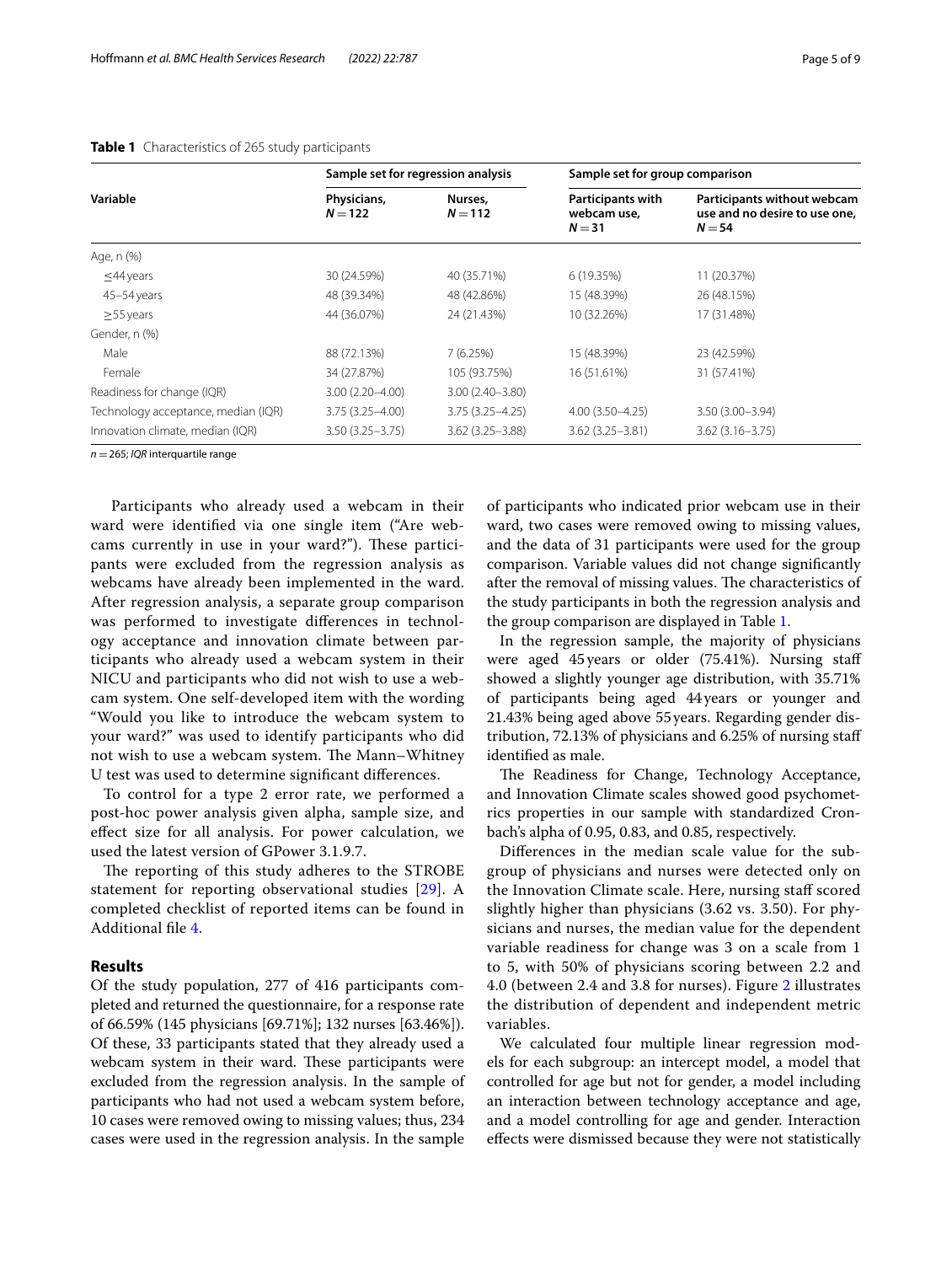

<span id="page-5-0"></span>signifcant and did not improve the goodness of ft of the models. The final model was selected according to the criteria of low AIC and high adjusted  $\mathbb{R}^2$  $\mathbb{R}^2$ . Table 2 shows the fnal models for physicians and nursing staf.

For the group of physicians, 122 participants were included in the regression analysis. As shown in Table [2](#page-6-0), in our sample of physicians, a higher technology acceptance was positively associated (*P*-value: 0.049) with the readiness for the implementation of a webcam system  $(Beta=0.38)$ , whereas innovation climate, age, and gender were not signifcantly associated with the readiness for the implementation of a webcam system.

Of our sample of nurses, 112 participants were included in the regression analysis. Technology acceptance and innovation climate were not signifcantly associated with the readiness for the implementation of a webcam system. In line with the fndings for the physician subgroup, age and gender were not signifcantly associated with the readiness for a webcam system either.

The group comparison of study participants with prior webcam experience and study participants without prior webcam experience and no wish to use a webcam in the future showed the following: Technology acceptance was signifcantly higher among study participants with prior webcam experience than in the group of study participants without prior webcam experience (*P*-value: 0.007). With a medium effect size (Cohen's  $d=0.57$ ) the power of this test amounted to 0.69. There was no significant diference in innovation climate between these groups  $(P$ -value: 0.696, Cohen's d = 0.015, Power = 0.05).

# **Discussion**

The present study was designed to determine the association between the constructs technology acceptance and innovation climate and the readiness for the implementation of a webcam system among physicians and nursing staff in German NICUs. The analysis leads to the following conclusions: First, technology acceptance signifcantly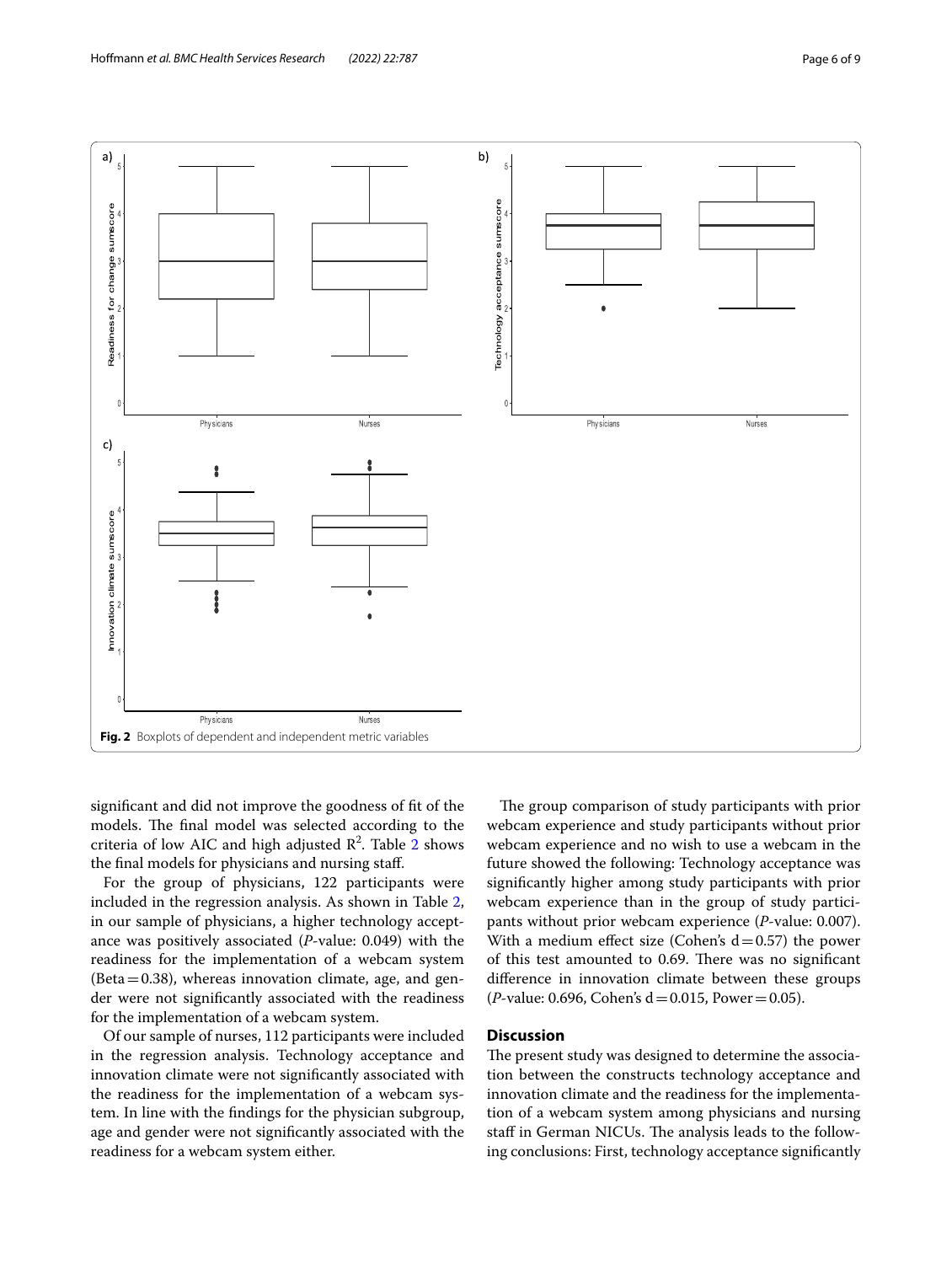| Physicians            |                   |                          |                |                         |                   |                            |
|-----------------------|-------------------|--------------------------|----------------|-------------------------|-------------------|----------------------------|
| Characteristic        | Beta              | SE <sup>a</sup>          | 95% $Clb$      | $P$ -value <sup>c</sup> | GVIF <sup>d</sup> | Adjusted GVIF <sup>e</sup> |
| (Intercept)           | 2.84              | 0.872                    | $1.11 - 4.57$  | 0.009                   |                   |                            |
| Technology acceptance | 0.38              | 0.140                    | $0.10 - 0.65$  | 0.049                   | 1.1               | 1.0                        |
| Innovation climate    | $-0.23$           | 0.186                    | $-0.60 - 0.14$ | > 0.9                   | 1.0               | 1.0                        |
| Age                   |                   |                          |                |                         | 1.1               | 1.0                        |
| $\leq$ 44 years       | $\qquad \qquad -$ | $\equiv$                 | $\equiv$       |                         |                   |                            |
| 45-54 years           | $-0.46$           | 0.237                    | $-0.93 - 0.01$ | 0.3                     |                   |                            |
| $\geq$ 55 years       | $-0.34$           | 0.249                    | $-0.83 - 0.16$ | > 0.9                   |                   |                            |
| Gender                |                   |                          |                |                         | 1.0               | 1.0                        |
| Male                  | $\qquad \qquad =$ | $\overline{\phantom{m}}$ | -              |                         |                   |                            |
| Female                | $-0.27$           | 0.208                    | $-0.68 - 0.15$ | > 0.9                   |                   |                            |
|                       |                   |                          |                |                         |                   |                            |

<span id="page-6-0"></span>**Table 2** Multiple linear regression with 122 physicians and 112 nurses

 $R^2 = 0.118$ ; Adjusted  $R^2 = 0.080$ ; Sigma = 1.01; Statistic = 3.11; *P*-value = 0.011; df = 5; Log-likelihood = -172; AIC = 357; BIC = 377; Deviance = 119; Residual df = 116;  $n = 122$ , Power (1 –  $\beta$  error probability) = 0.91

| <b>Nursing staff</b>                                                                                                                                                                                                                          |                          |                 |                |                         |                         |                             |
|-----------------------------------------------------------------------------------------------------------------------------------------------------------------------------------------------------------------------------------------------|--------------------------|-----------------|----------------|-------------------------|-------------------------|-----------------------------|
| Characteristic                                                                                                                                                                                                                                | Beta                     | SE <sup>a</sup> | 95% $Cla$      | $P$ -value <sup>b</sup> | <b>GVIF<sup>a</sup></b> | Adjusted GVIF <sup>ab</sup> |
| (Intercept)                                                                                                                                                                                                                                   | 2.87                     | 0.762           | 1.35-4.38      | 0.002                   |                         |                             |
| Technology acceptance                                                                                                                                                                                                                         | 0.03                     | 0.140           | $-0.25 - 0.31$ | > 0.9                   | $\overline{1.3}$        | 1.2                         |
| Innovation climate                                                                                                                                                                                                                            | 0.10                     | 0.183           | $-0.26 - 0.46$ | > 0.9                   | 1.4                     | 1.2                         |
| Age                                                                                                                                                                                                                                           |                          |                 |                |                         | 1.2                     | 1.0                         |
| $\leq$ 44 years                                                                                                                                                                                                                               |                          |                 |                |                         |                         |                             |
| 45-54 years                                                                                                                                                                                                                                   | $-0.46$                  | 0.216           | $-0.89 - 0.03$ | 0.2                     |                         |                             |
| $> 55$ years                                                                                                                                                                                                                                  | 0.11                     | 0.255           | $-0.40 - 0.61$ | > 0.9                   |                         |                             |
| Gender                                                                                                                                                                                                                                        |                          |                 |                |                         | 1.0                     | 1.0                         |
| Male                                                                                                                                                                                                                                          | $\overline{\phantom{0}}$ |                 |                |                         |                         |                             |
| Female                                                                                                                                                                                                                                        | $-0.13$                  | 0.375           | $-0.87-0.62$   | > 0.9                   |                         |                             |
| $R^2 = 0.073$ ; Adjusted $R^2 = 0.029$ ; Sigma = 0.939; Statistic = 1.67; P-value = 0.15; df = 5;Log-likelihood = -149; AIC = 312; BIC = 331; Deviance = 93.4;<br>Residual df = 106; $n = 112$ , Power (1 – $\beta$ error probability) = 0.63 |                          |                 |                |                         |                         |                             |

 $^{\rm a}$  SE $=$  standard error,  $^{\rm b}$ CI $=$  confidence interval, <sup>c</sup>Bonferroni correction for multiple testing,  $^{\rm d}$ GVIF $=$  generalized variance inflation factor,  $^{\rm e}$ GVIF $\wedge$ [1/(2\*df)]

associates with the readiness for the implementation of a webcam system among physicians in German NICUs. Second, physicians and nursing staff who were already using a webcam system in their wards had a signifcantly higher technology acceptance than staff who did not wish to use a webcam system in the future. Both fndings demonstrate the impact of technology acceptance on the implementation of new technologies such as webcams in NICUs. However, this study did not fnd a signifcant efect of technology acceptance among nursing staf. Surprisingly, innovation climate did not show a signifcant association with the readiness for the implementation of a webcam system. An explanation might be a diference between innovation climate as an organizational construct and the personal readiness for the implementation of a webcam system. In both physicians and nurses, age was not signifcantly associated with the readiness for the implementation of a webcam system. The age and gender distribution of our subgroups proved to be typical for a German hospital setting: physicians tended to be older and male, whereas nurses were younger and female

[[28\]](#page-8-24). Regarding the distribution of the dependent variable readiness for the implementation of a webcam system, the boxplots show a large IQR and an aggregation of values around the scale value 3, indicating that a proportion of the study participants in both groups showed a moderate readiness for the implementation of a webcam system. This finding is consistent with that of Hennemann et al., who found that almost half of the health care professionals in their study sample showed only moderate acceptance of eHealth Interventions [\[30\]](#page-8-26). Hawkes et al. found that the privacy risks or personal stress associated with webcam use are additional factors infuencing the attitude toward the implementation of a webcam system among health care professionals [\[7](#page-8-17)]. It is noteworthy that the study participants, who's data entered regression analysis, had not used a webcam system in the past or at the time of the survey. Although the questionnaire contained information on how a webcam system functions in the NICU setting, a lack of education about such a system may have infuenced the participants' readiness for the implementation of a webcam system. In a study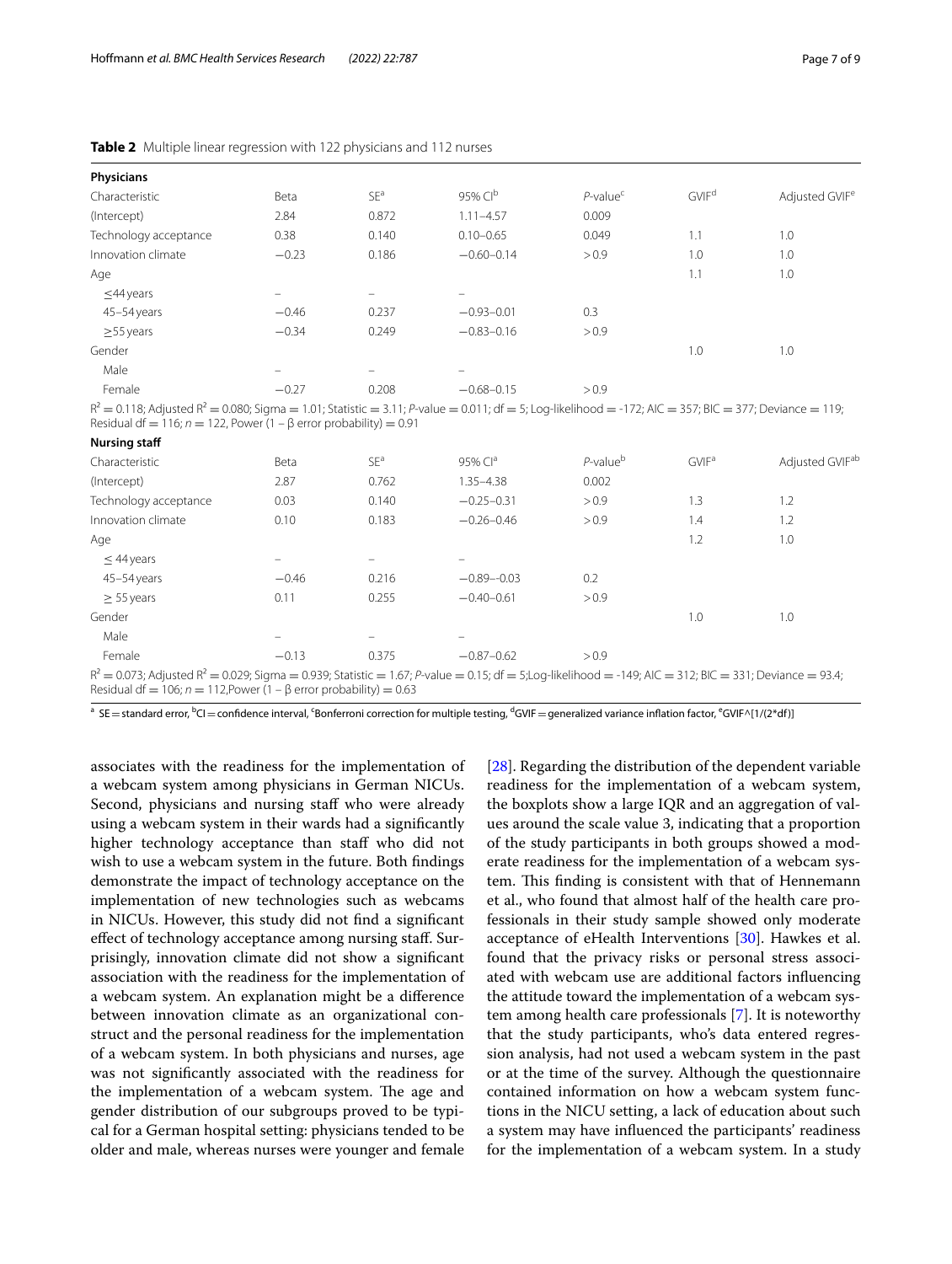among health care professionals Le Bris et al. found that aspects associated with live video emerged, such as the impact on parents, benefts for newborns, or the impact of video recording on healthcare professionals' behavior [ $31$ ]. These aspects may also play a role when it comes to the decision of whether to introduce a webcam system. However, the present study focused on personal attributes such as technology acceptance and innovation climate as an organizational attribute and their infuence on the readiness for a webcam system in NICUs.

# **Strength and limitations**

We sent the questionnaire to all NICUs in Germany in an attempt to capture as many opinions on the topic of the use of webcams in NICUs as possible. Prior studies have shown that response rates among German health care professionals, especially in inpatient care, are low. Sturm et al. reported a response rate of 37% among physicians and 39% among nurses in their study, whereas Raspe et al. reported a response rate of 13% among young physicians and nurses in German hospitals [\[10](#page-8-8), [32\]](#page-8-28). In our study, 277 of 416 participants completed and returned a questionnaire, for a response rate of 66.59%.

However, when performing subgroup analysis, the sample size remained small, which may potentially have impacted the regression models and *P*-values. For physicians, our regression model explained 8% of the variance after the adjustment of  $\mathbb{R}^2$ ; for nurses, only 2.9% of variance could be explained after adjustment. Yet, we decided not to include additional variables in the model because we aimed to verify our theory-driven hypothesis that technology acceptance and innovation climate are associated with the readiness for the implementation of a webcam system among physicians and nurses. Although the model for physicians showed a signifcant efect of technology acceptance on the readiness for the implementation of a webcam system, there seem to be other factors that infuence such readiness among physicians and nursing staf. For instance, concerns regarding privacy risks [\[7](#page-8-17)] and the impact of video recording on health care professionals' behavior [[31\]](#page-8-27) may also influence the readiness for the implementation of a webcam system. Furthermore, physicians and nursing staff may be concerned that the use of webcams only facilitates a one-way connection from parent to child, as opposed to interaction between parents and child, and that webcam use may reduce the number of parental visits.

### **Conclusion**

Multiple regression analysis revealed that only for lead physicians, technology acceptance was signifcantly associated with the readiness for the implementation of a webcam system. Leading NICU staff who already used a

webcam system in their wards show a signifcantly higher technology acceptance than lead NICU staff who had not used a webcam system previously and did not wish to do so in the future. Regarding the implementation of webcams in NICUs, technology acceptance of staf should be considered, and reservations should be addressed with appropriate training and information.

#### **Abbreviations**

IMVR: Institute for Medical Sociology,: : Health Services Research,: : and Rehabilitation Science; NICU: Neonatal intensive care unit; AIC: Akaike information criterion; IQR: Interquartile range.

# **Supplementary Information**

The online version contains supplementary material available at [https://doi.](https://doi.org/10.1186/s12913-022-08072-5) [org/10.1186/s12913-022-08072-5](https://doi.org/10.1186/s12913-022-08072-5) .

<span id="page-7-1"></span><span id="page-7-0"></span>**Additional fle 1.** Readiness for Change Scale. Wording of Readiness for Change Scale items used in the questionnaire.

<span id="page-7-2"></span>**Additional fle 2.** Innovation Climate Scale. Wording of Innovation Climate Scale items used in the questionnaire.

<span id="page-7-3"></span>**Additional fle 3.** Technology Acceptance Scale. Wording of Technology Acceptance Scale items used in the questionnaire.

<span id="page-7-4"></span>**Additional fle 4.** STROBE checklist for cross-sectional studies. Completed checklist for Items to be reported in cross-sectional studies.

**Additional fle 5.** List of consortium members. Full list of Neo-CamCare applicants.

#### **Acknowledgements**

The Neo-CamCare project is being carried out with the participation of the project applicants. A full list of the applicants can be found in Additional fle [5.](#page-7-4)

#### **Authors' contributions**

JH, AR, LM, and NS developed the questionnaire. JH, AR, and LM retrieved the participants' contact information. JH performed the analyses, created fgures and tables, and drafted the manuscript. NS is the senior author and contributed to the study's conceptualization, design, data interpretation, and manuscript preparation. TD and AM contributed to the study design and questionnaire development. AR, LM, and NS critically revised the intellectual content, and AR, LM, NS, TD, and AM critically reviewed the manuscript. All authors read and approved the fnal version of the manuscript.

#### **Funding**

The Neo-CamCare study has received a grant from the Joint Federal Committee's innovations fund (G-BA-Innovationsfonds) under grant number 01VSF18037- Neo-CamCare. The funder agreed with the study's design but had no infuence on the manner in which the project was conducted in terms of data collection, analysis, interpretation, and reporting.

#### **Availability of data and materials**

The datasets generated and analyzed during the current study are not publicly available due to Ethical restrictions by the Ethics Committee of the Medical Faculty of the University of Cologne in order to protect participant confdentiality. However, data are available from the corresponding author on reasonable request.

#### **Declarations**

#### **Ethics approval and consent to participate**

The study was approved by the Ethical Review Committee of the Medical Faculty of the University of Cologne (number 19–1232). All procedures were performed in accordance with the relevant guidelines and regulations of this